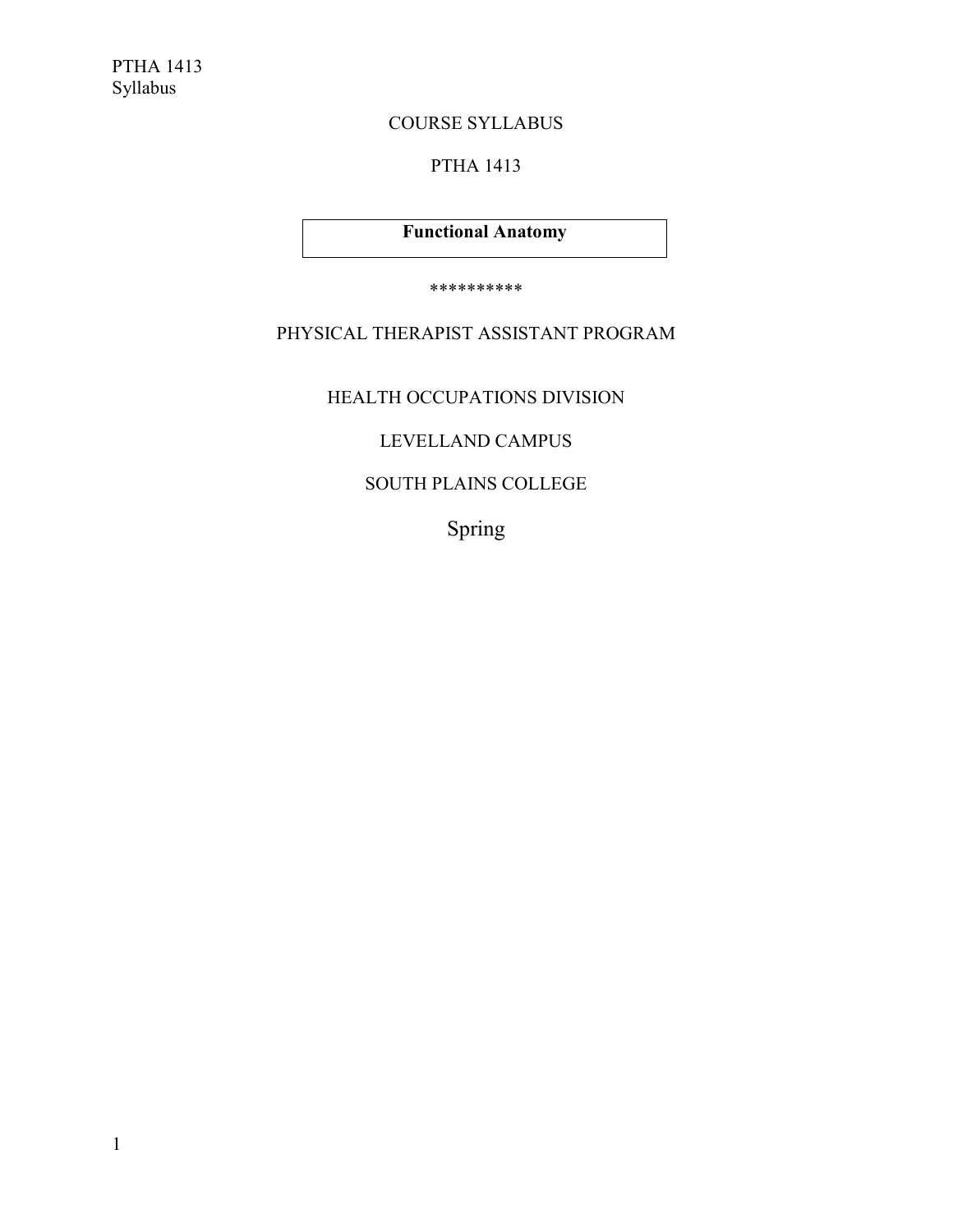PTHA 1413 Syllabus

### COURSE SYLLABUS

COURSE TITLE: FUNCTIONAL ANATOMY COURSE CREDIT: 4 CONTACT HOURS: 3 LECTURE, 3 LAB

INSTRUCTOR: Jackie Underwood Room AHB 103B 806.716.2470 junderwood@southplainscollege.edu

*OFFICE HOURS: As posted or by appointment*

#### SOUTH PLAINS COLLEGE IMPROVES EACH STUDENT'S LIFE

# **I. GENERAL COURSE INFORMATION**

Prerequisites: The Profession of Physical Therapy (PTHA 1301), A&P I

## **COMMON STUDENT LEARNING OUTCOMES**

### **Upon successful completion of South Plains College PTA degree, the student will be able to:**

**KNOW (K)** - Students will actively and independently acquire, apply and adapt skills and knowledge to develop expertise and a broader understanding of the world as lifelong learners.

**COMPREHEND (C) -** Students will think analytically and creatively to explore ideas, make connections, draw conclusions, and solve problems.

**APPLY (A) -** Students will exchange ideas and information with clarity and originality in multiple contexts, act purposefully, reflectively, and respectfully in diverse and complex environment.

**EVALUATE (E)** - Students will demonstrate integrated learning from different areas and solve problems with creative thinking.

A. COURSE DESCRIPTION:

The student will learn the relationship of the musculoskeletal and neuromuscular systems to normal and abnormal movement. The student will learn correct use of goniometers in the measurement of anatomical joints throughout the human body. The student will learn correct technique for manual muscle testing throughout the human body.

**This is a Lecture/Lab course**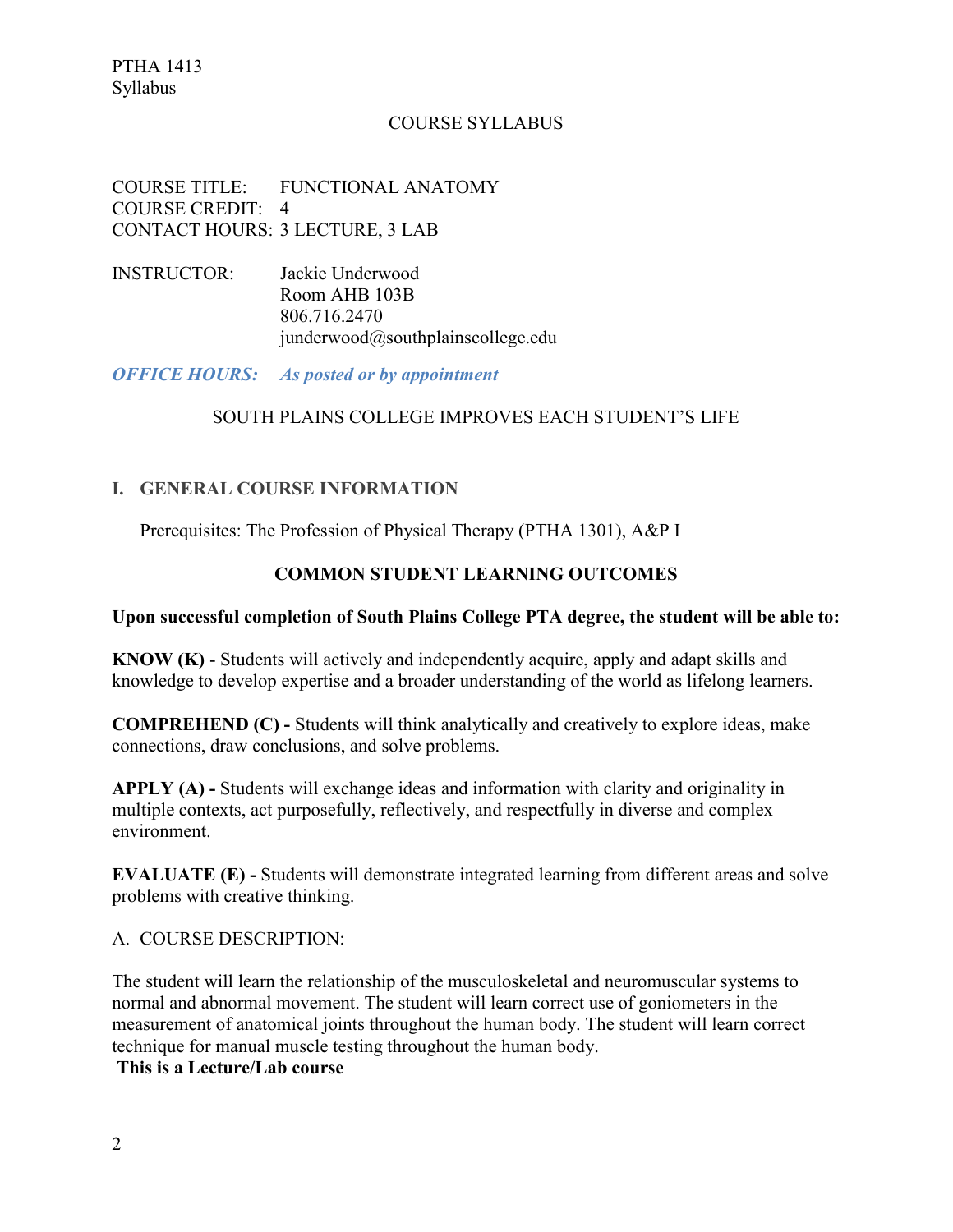PTHA 1413 Syllabus

## **GENERAL LEARNING OBJECTIVES (PTHA 1513 functional anatomy)**

### **Upon successful completion of the course, following a given plan of care and under the supervision of the PT, the student will be able to:**

- 1. Identify advanced human anatomy of the musculoskeletal system.
- 2. Analyze osteokinematics and arthrokinematics related to the human body.
- 3. Palpate and identify anatomical surface landmarks.
- 4. Demonstrate manual muscle testing using correct procedure.
- 5. Demonstrate goniometry and range of motion assessment using correct procedure.
- 6. Analyze the components of the normal gait cycle.
- 7. Explain basic postural alignment and body mechanics.
- 8. Analyze normal human movement.
- 9. Apply generic abilities related to course content.
- 10. Describe basic concepts related to the APTA *Guide to Physical Therapist Practice.*

# **SPECIFIC LEARNING OBJECTIVES**

# **Upon successful completion of the course, the student will be able to:**

- 1. Identify advanced human anatomy of the musculoskeletal system.
	- a. Explain the function of the skeletal system.
	- b. Describe the gross anatomical components and relationships of the skeletal system.
	- c. Identify joint structures and components.
	- d. Define principles of joint motion.
	- e. Describe normal joint end-feel for all major joints.
	- f. Identify the normal curves of the vertebral column.
	- g. Identify the center of gravity in standing.
	- h. Explain the function of the muscular system.
	- i. Describe the gross anatomical components and relationships of the muscular system.
	- j. Compare and contrast the structure and function of the three major subtypes of skeletal muscles.
	- k. Describe the types of muscle contractions and give functional examples for each type.
	- l. Name the proximal/distal attachments and function of the major skeletal muscles.
	- m. Analyze how the skeletal system and the muscular system function together to allow normal movement.
- 2. Analyze osteokinematics and arthrokinematics related to the human body.
	- a. Define planes and axes.
	- b. Identify the relationship of axes to the cardinal planes of motion and the anatomical position for individual joints.
	- c. Define Newton's Laws applicable to physical therapy and provide examples.
	- d. Define the terminology applicable to forces and loading.
	- e. Differentiate between pressure and forces.
	- f. Describe the relationship between physical laws and biomechanical principles of the musculoskeletal system.
	- g. Examine the components of levers and their use in the human body.
	- h. Describe the mechanical property of tissues.
	- i. Describe how the length-tension relation of muscle affects force production.
	- j. Explain the forces involved when an object is in equilibrium.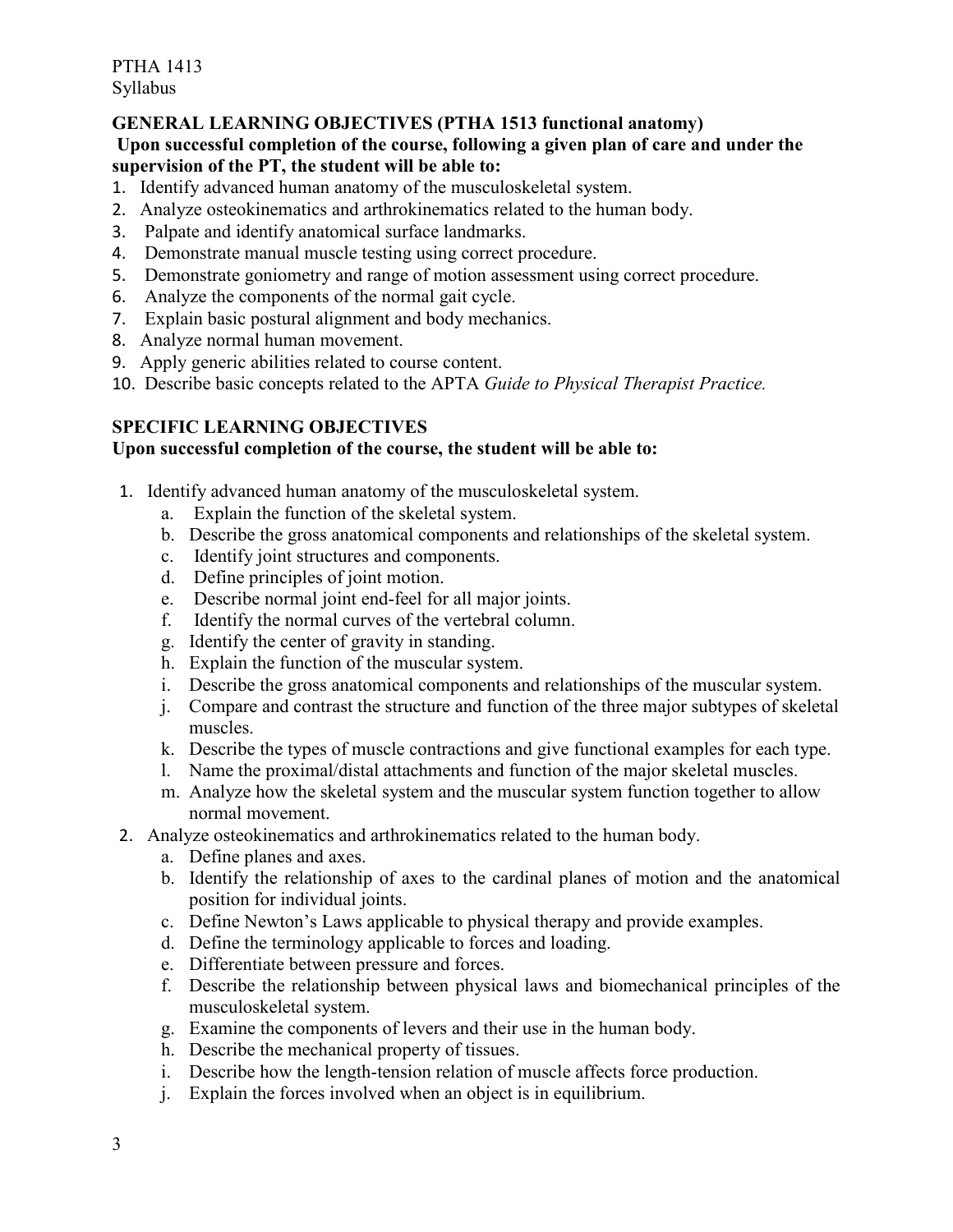- 3. Palpate and identify anatomical surface landmarks.
	- a. Describe the correlation between bony structures and surface anatomy.
	- b. Demonstrate the ability to palpate bony structures.
	- c. Describe the correlation between muscular structures and surface anatomy.
	- d. Demonstrate the ability to palpate muscular structures.
	- e. Describe the correlation between connective structures and surface anatomy.
	- f. Demonstrate the ability to palpate connective structures.
- 4. Demonstrate manual muscle testing using correct procedure.
	- a. Define manual muscle testing and measuring techniques.
	- b. Demonstrate competency in performing manual muscle testing for all major muscle groups including assigning the appropriate grade.
	- c. Demonstrate competency in the palpation of the appropriate muscle(s) related to manual muscle testing.
	- d. Demonstrate competency in the ability to stabilize the appropriate joints during manual muscle testing.
- 5. Demonstrate goniometry and range of motion assessment using correct procedure.
	- a. Demonstrates correct use of goniometry and alternative measurement devices for range of motion assessment.
	- b. Demonstrate competency in the use of appropriate landmarks for goniometry.
	- c. Demonstrate competency in performing goniometry for all major joints for both active and passive range of motion.
	- d. Describe the normal range of motion for all major joints.
	- e. Describe normal joint end-feel for all major joints.
	- f. Describe special tests used for assessment purposes.
	- g. Explain common special tests used by the supervising PT to provide more in depth assessment of pathologies.
- 6. Analyze the components of the normal gait cycle.
	- a. Identify the components of the normal gait cycle.
	- b. Delineate the muscle groups and joint motions related to the normal gait cycle.
	- c. Analyze the normal gait cycle.
- 7. Explain basic postural alignment and body mechanics.
	- a. Differentiate between basic normal and abnormal postural alignment.
	- b. Demonstrate competency related to body mechanics to meet requirements outlined in the skill check and lab exam.
- 8. Analyze normal human movement.
	- a. Identify boney structures and osteokinematics involved with movement.
	- b. Identify muscles/groups involved with agonist/antagonist/synergistic movement.
	- c. Identify nerves required for innervation of muscle groups used in movement patterns.
	- d. Identify anatomy and physiology of bone, muscle, and nerve tissue as related to the creation of movement.
- 9. Apply generic abilities related to course content. *(Generic Abilities adapted from the Physical Therapy Program, University of Wisconsin-Madison, May et al. Journal of Physical Therapy Education, 9:1, Spring, 1995.)*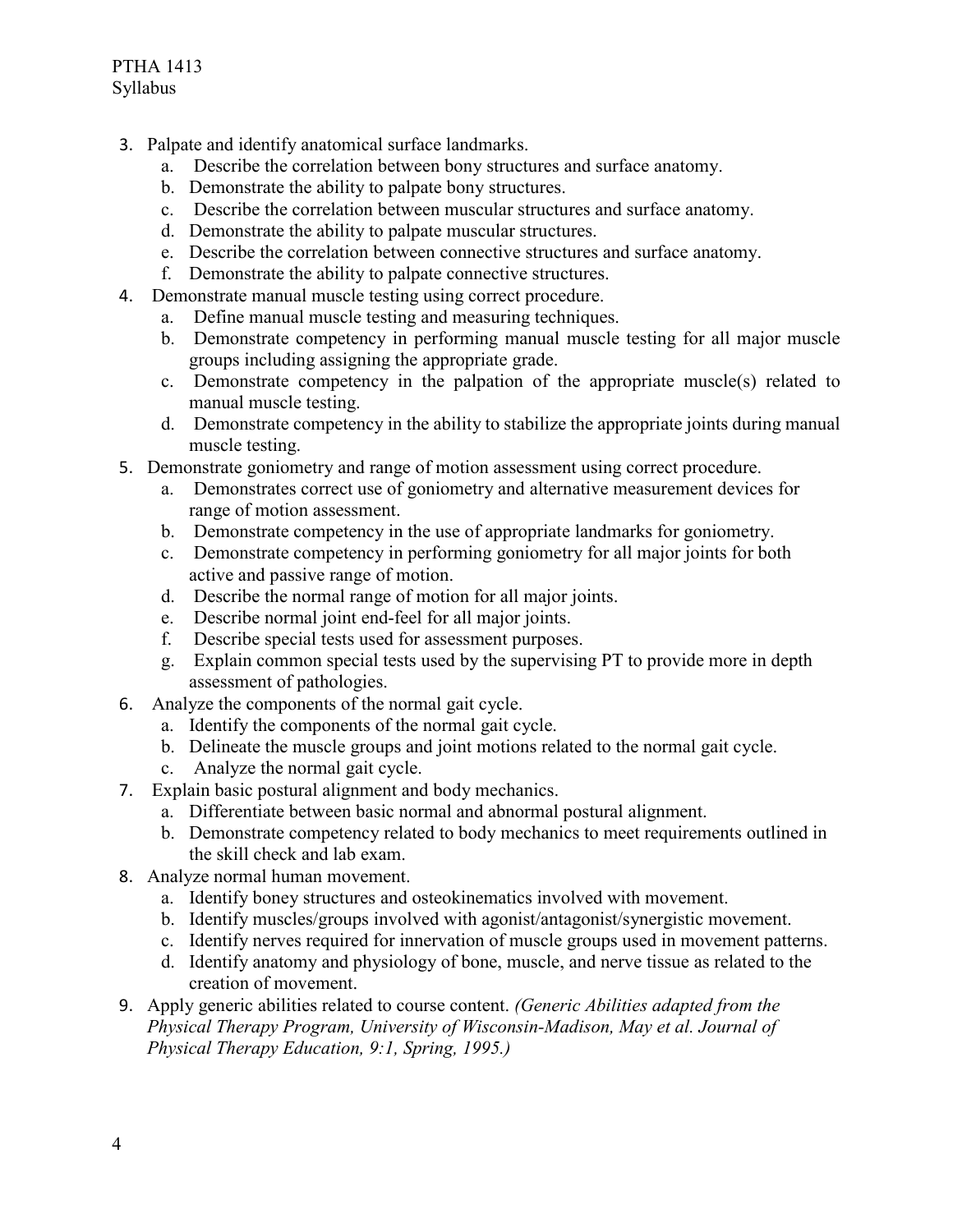- a. *Commitment to Learning*  Demonstrate the ability to self-assess, self-correct, and self-direct. Identify needs and sources of learning. Seek new knowledge and understanding.
- b. *Interpersonal Skills*  Demonstrate the ability to interact effectively with patients, families, colleagues, other health care professionals, and the community. Demonstrate the ability to effectively deal with cultural and ethnic diversity issues.
- c. *Communication Skills*  Demonstrate the ability to communicate effectively (i.e., speaking, body language, reading, writing, and listening) for a varied audiences and purposes.
- d. *Effective Use of Time*  Demonstrate the ability to obtain maximum benefit from a minimum investment of time and resources.
- e. *Use of Constructive Feedback*  Demonstrate the ability to identify sources and seek out feedback and to effectively use and provide feedback for improving personal interaction.
- f. *Problem-Solving*  Demonstrate the ability to recognize and define problems, analyze data, develop and implement solutions, and evaluate outcomes.
- g. *Professionalism*  Demonstrate the ability to exhibit appropriate professional conduct and to represent the profession effectively.
- h. *Responsibility*  Demonstrate the ability to fulfill commitments and to be accountable for actions and outcomes.
- i. *Critical Thinking*  Demonstrate the ability to question logically; to recognize and differentiate facts, illusions, assumptions, and hidden assumptions; and to distinguish the relevant from the irrelevant.
- j. *Stress Management*  Demonstrate the ability to identify sources of stress and to develop effective coping behaviors.
- k. Use a SOAP note format to document lab skills.
- 10. Describe basic concepts related to the APTA *Guide to Physical Therapist Practice*.
	- a. Integrate basic concepts presented in the APTA *Guide to Physical Therapist Practice*  related to course content.
	- b. Identify the parameters of the scope of practice of the PTA related to course content.

# **ASSESSMENT USED BUT NOT LIMITED TO:**

- 1. Lecture Exams
- 2. Mid Term and Final Lab Exams
- 3. Quizzes
- 4. Comprehensive final exam

# **COURSE GRADING**

Students will successfully complete clinical course PTHA 1301 with a grade of 75 % or higher. Students who fall below passing requirements will not be allowed to continue in the PTA program.

 $A= 90-100\%$  $B = 80-89%$  $C = 75 - 79\%$ 

# **BELOW 77% at midterm of the semester will result in the development of a**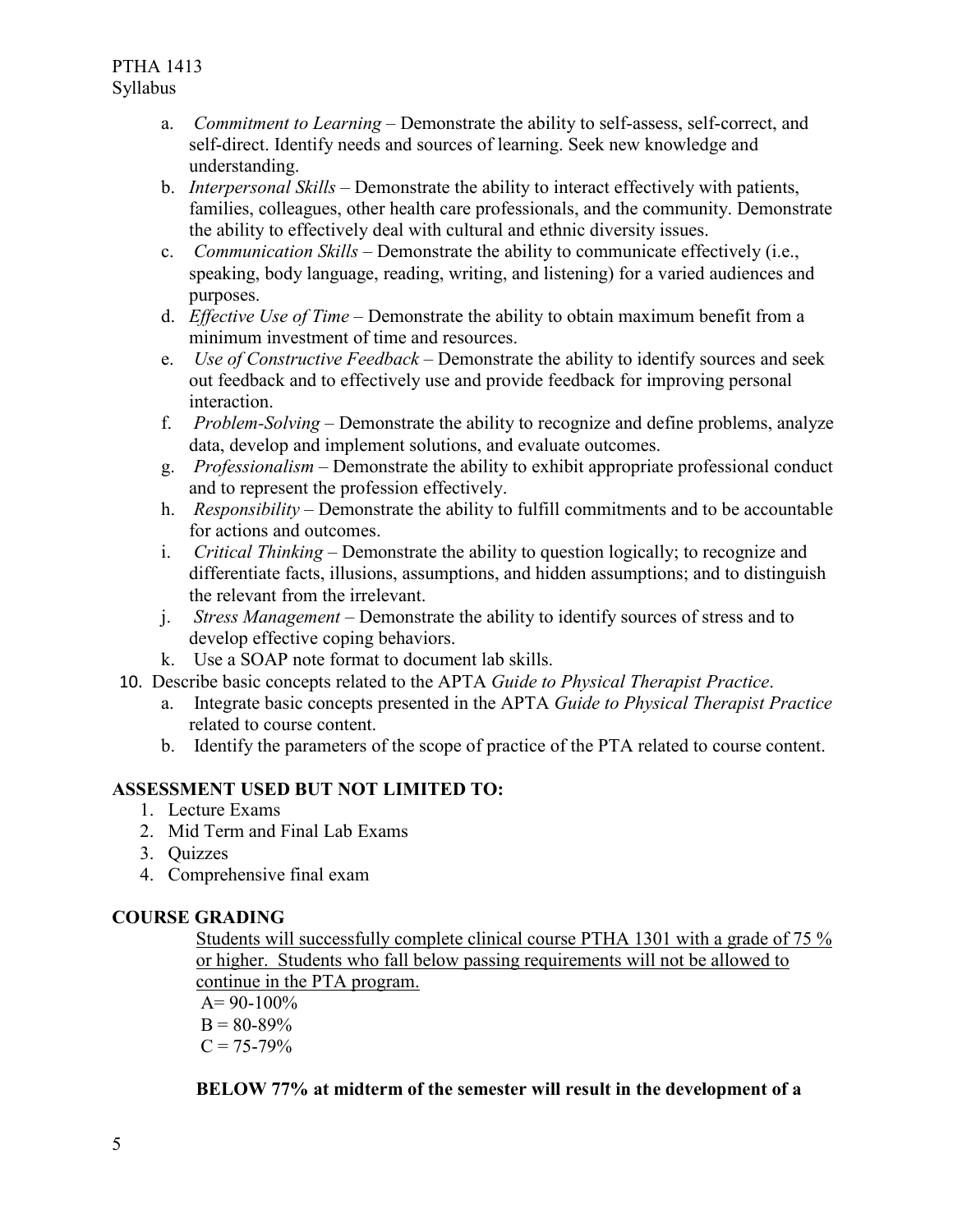# **learning contract and the student being responsible for meeting established goals.**

Grade will be arrived at through attendance, class participation, written assignments, and exams. Lab grades will be based on participation, assignments, and Lab Skills exam. Minimum passing grade for a skills exam is 75. All Critical Safety requirements must be successfully demonstrated on lab exams or the student will receive a failing grade on the exam.

- 1. Lecture Unit exams 40%
- 2. Lab exams  $-40\%$
- 3. Class assignments  $-10\%$
- 4. Professionalism 10%

# **ACCOMENDATION STATEMENT**

Students with identified disabilities should report their need for accommodations to the Special Services Office. Students with grievances related to discrimination on the basis of a disability may contact the Special Services Office, Counseling Center, or the Vice President for Student Affairs.

## **ACADEMIC INTEGRITY**:

It is the aim of the faculty of South Plains College to foster a spirit of complete honesty and a high standard of integrity. The attempt of any student to present as his or her own work which he or she has not honestly performed is regarded by the faculty and administration as a most serious offense and renders the offender liable to serious consequences, possibly suspension.

#### **DIVERSITY STATEMENT**:

In this class, the teacher will establish and support an environment that values and nurtures individual and group differences and encourages engagement and interaction. Understanding and respecting multiple experiences and perspectives will serve to challenge and stimulate all of us to learn about others, about the larger world and about ourselves. By promoting diversity and intellectual exchange, we will not only mirror society as it is, but also model society as it should and can be.

### **SPECIFIC COURSE/INSTRUCTOR REQUIREMENTS**

1. Handbook:

Students are required to read the SPC Student Guide and the PTA Program Student Handbook and provide a signed Acknowledgement form for permanent student file.

2. Dress Code:

Students are expected to follow the dress code as stated in the PTA student Handbook. You will need appropriate attire for lab.

3. Due Date: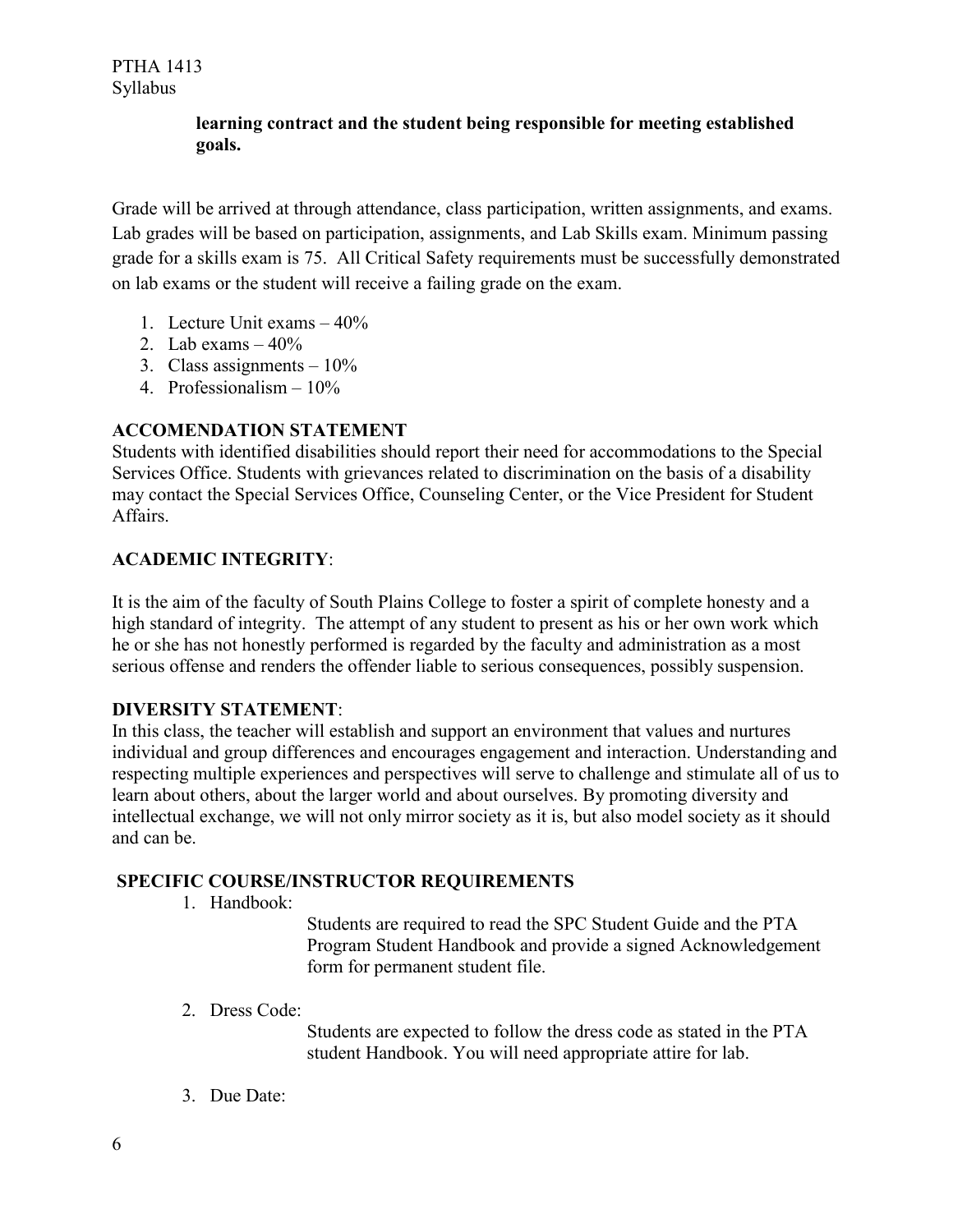A Course Assignment Calendar with due dates and description of assignments can be found on your Blackboard. For each day an assignment is late 10 points will be deducted; the  $3<sup>rd</sup>$  day late the assignment will receive a failing grade.

4. Behavior:

Students are enrolled in a professional program and are expected to demonstrate professional behaviors such as respect, preparation for class, and dedication to learning.

Cell Phone use in class/clinic will not be tolerated. If the phone goes off during class or student is found to be texting the phone the student will be asked to leave class and receive 1 absence for the first incident. (see absence policy)

#### **Required Materials:**

Students must have internet access and an internet browser and MS Office. If you do not have a computer with a modem at home, you can access South Plains College's Computer Lab. Jessica Tucker ext. 2180 [jetucker@southplainscollege.edu](mailto:jetucker@southplainscollege.edu) will be your tech support contact for Blackboard.

#### **Text Books**:

*Trail Guide to the Body Workbook* **ISBN 978-0-9829786-6-5** [optional] *Trail Guide to the Body* **ISBN 978-0-9829786-5-8** *Trail Guide to Movement* **978-0-9914666-2-7** *Physical Therapy Clinical Handbook for PTA* **978-1-284-10556-8**

- 5. Student will be required to spend 5 hours over the semester, in the lab with supervised independent practice. Student will be required to document time in lab outside of normal class time.
- 6. Lab Exam times will be assigned and will be the student's responsibility to make arrangements. The **Pass** into lab exams will be skills check off sheet completed in lab class or open lab prior to scheduled exam.

# **II. ATTENDANCE**

A. ABSENCES

Attendance is mandatory and there are no excused absences as found in the student handbook. Anything over 3 days, the student cannot meet the objectives and is withdrawn from the course. Any missed assignments, exams, or other activities must be completed and arrangements must be made with course instructor to turn in work.